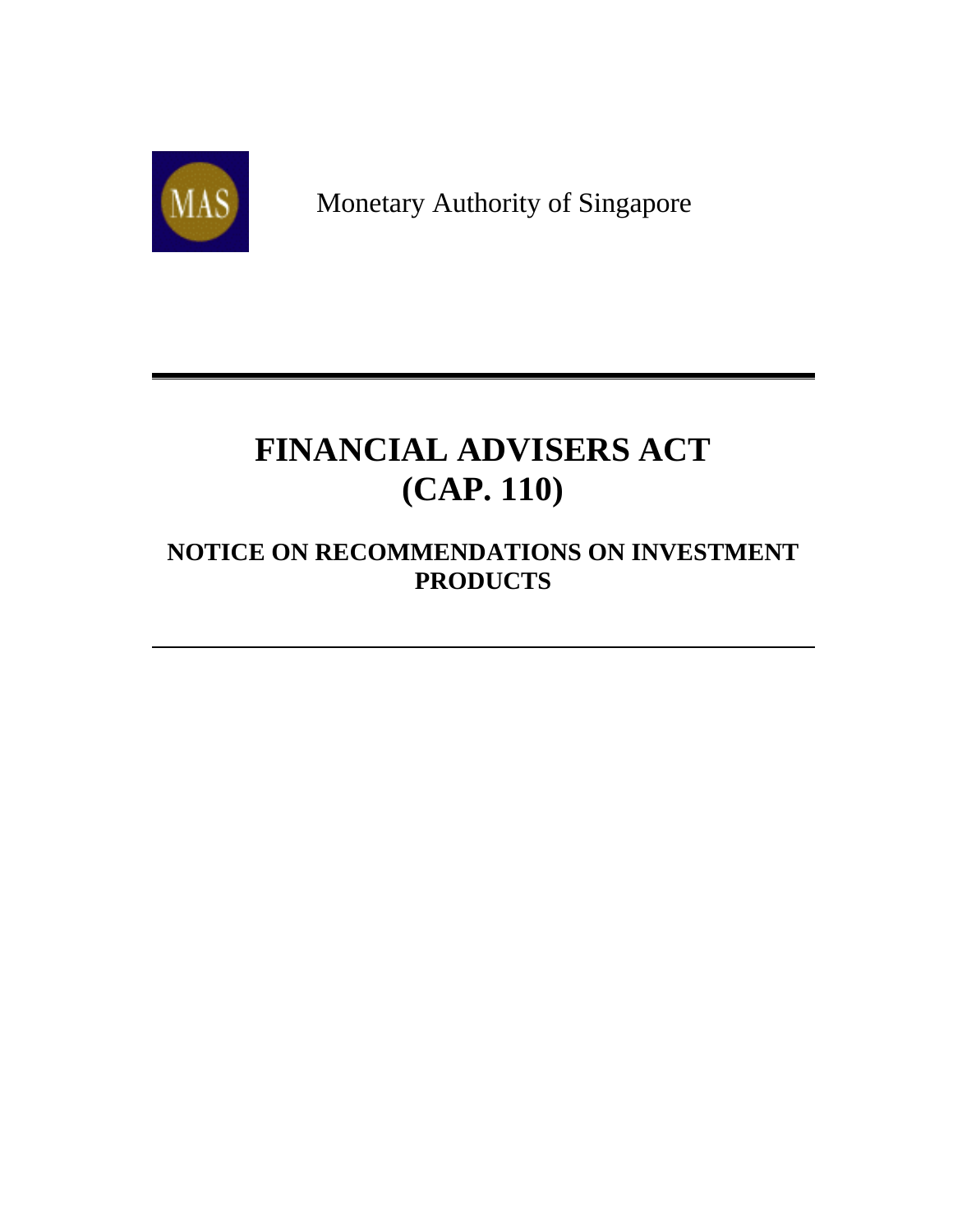#### **Notice No : FAA-N16 Issue Date : 28 July 2011**

#### **NOTICE ON RECOMMENDATIONS ON INVESTMENT PRODUCTS**

#### **Introduction**

1 This Notice is issued pursuant to section 58 of the Financial Advisers Act (Cap. 110) ["the Act"]. The earlier notice ("FAA-N01") issued on 1 October 2002 and last updated on 19 April 2011 on the same subject is cancelled.

- 2 Subject to paragraph 3, this Notice shall apply to
	- (a) licensed financial advisers;
	- (b) exempt financial advisers;
	- (c) representatives of financial advisers;
	- (d) persons who are exempt under regulation 29 of the Financial Advisers Regulations (Rg 2) ["FAR"]; and
	- (e) representatives of persons who are exempt under regulation 29 of the FAR.

3 This Notice shall not apply to persons specified in paragraph 2 who are exempted from complying with section 27 of the Act under regulations 18A, 27A, 28, 31(4), 31(5), 31(7), 31(8), 32B, 34 and 36 of the FAR only in respect of the activities for which they are exempt under these regulations.

- 4 This Notice shall not apply:
	- (a) to any recommendation made with respect to simple life policies sold as an ancillary product to loans with a simple payment basis for the insurance cover. These include policies that cover outstanding loans through personal loans, car loans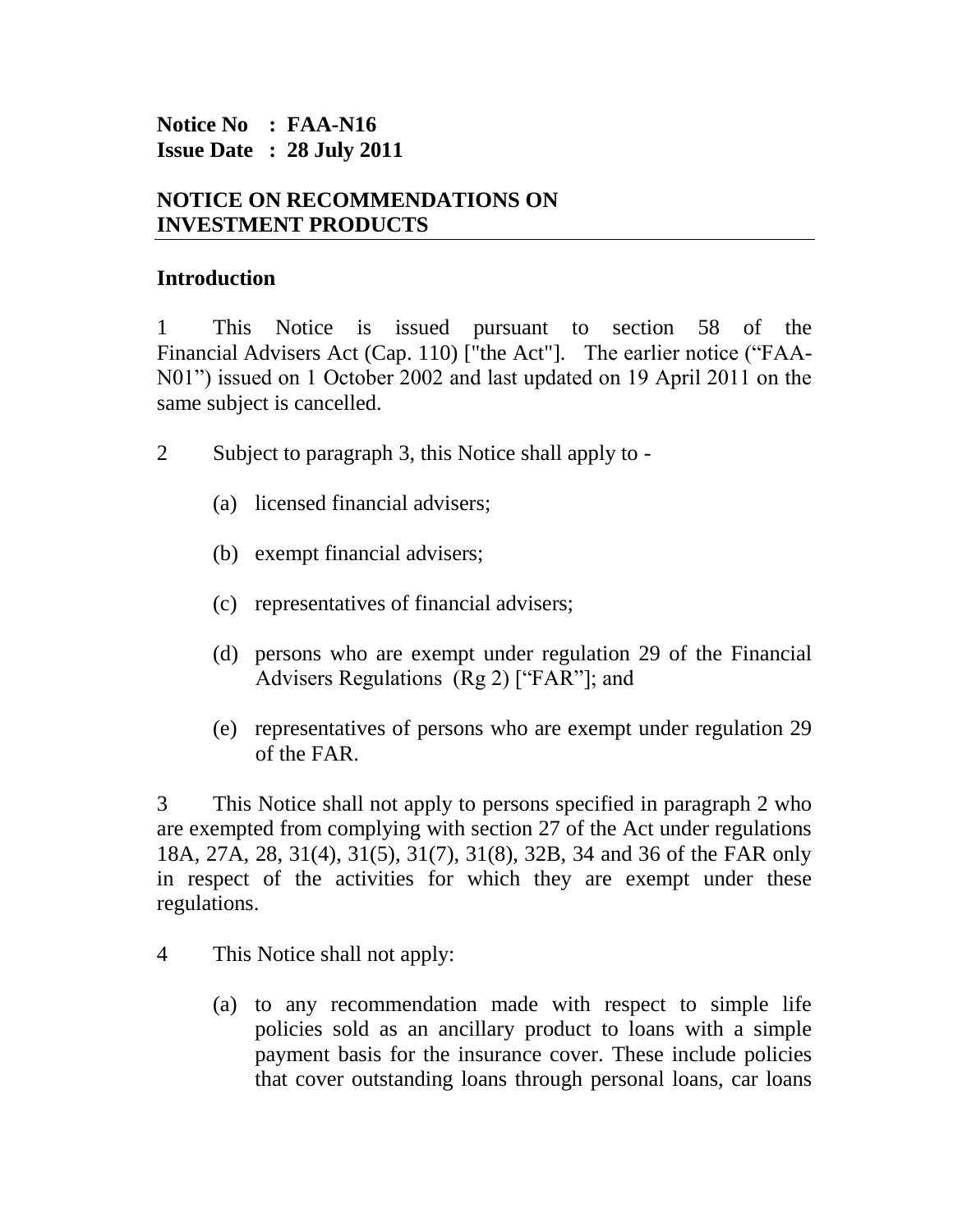and credit card balances, but exclude mortgage reducing term assurance plans; and

- (b) to any transaction where
	- (i) only factual information is provided with respect to any Excluded Investment Product, including the marketing of any designated investment products through the use of direct response advertising communications through any medium, including mail, print, TV, radio, and electronic media referred to in paragraph 29 of the Notice on Information to Clients and Product Information Disclosure [Notice No. FAA-N03], and
	- (ii) prior to such transaction no advice or recommendation is made by the licensed financial adviser, exempt financial adviser or their representatives to the client.

5 This Notice sets out the standards to be maintained by financial advisers and their representatives with respect to recommendations made on investment products.

#### **Definitions**

6 For the purposes of this Notice:

"Benefit Illustration" means a benefit illustration prepared by an insurer registered to carry on direct life insurance business under the Insurance Act (Cap. 142) pursuant to the Notice on Market Conduct Standards for Direct Life Insurer as a Product Provider [Notice No. MAS 318];

"capital markets products" has the same meaning as in section  $2(1)$ of the Securities and Futures Act (Cap. 289);

"client" includes a prospective client;

"collective investment scheme" has the same meaning as in section 2(1) of the Securities and Futures Act (Cap. 289);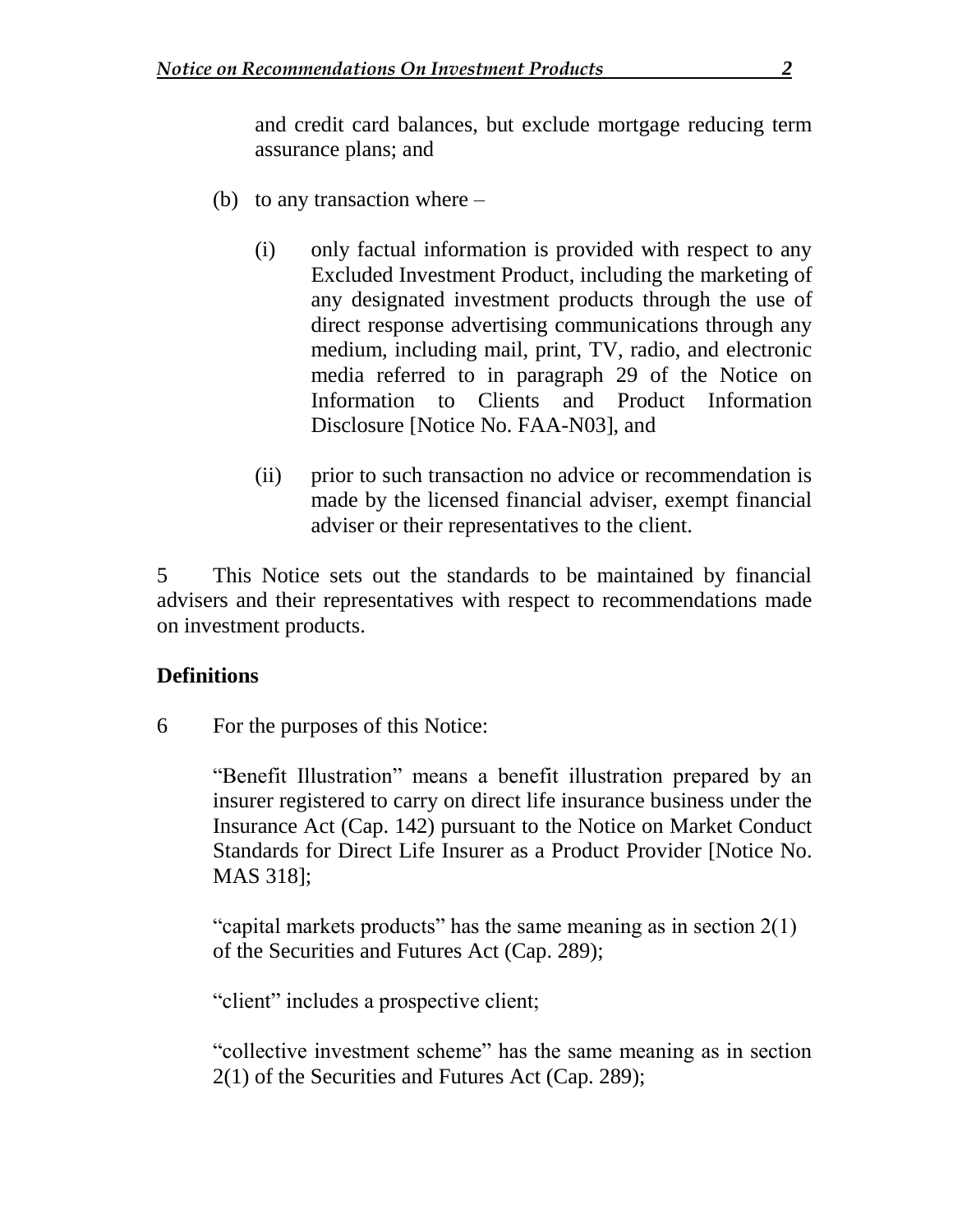"connected person" has the same meaning as in section 2(1) of the Act;

"Customer Knowledge Assessment" means a review of a client's knowledge and experience in a Specified Investment Product which is neither listed nor quoted on a securities market or a futures market;

"dealer" means a person exempt from holding a financial adviser's licence under section  $23(1)(a)$ , (b) or (d) of the Act and its representatives in respect of their carrying on business of providing execution-related advice;

"debenture" has the same meaning as in section 2(1) of the Securities and Futures Act (Cap. 289);

"designated investment product" has the same meaning as in section  $25(6)$  of the Act;

"Excluded Investment Product" means any investment product set out in Annex 1 to this Notice;

"execution activities" means any or all of the following activities as defined in section 2(1) of the Securities and Futures Act (Cap. 289):

- (a) dealing in securities (other than collective investment schemes) that is listed for quotation or quoted on a securities exchange, overseas securities exchange or recognised market operator; and
- (b) trading in futures contracts;

"execution-related advice" means advice provided which is solely incidental to the execution activities of a dealer with no discrete fee charged by the dealer for the advice rendered;

"exempt financial adviser" means a person exempt from holding a financial adviser's licence under section  $23(1)(a)$ , (b), (c), (d), or (e) of the Act;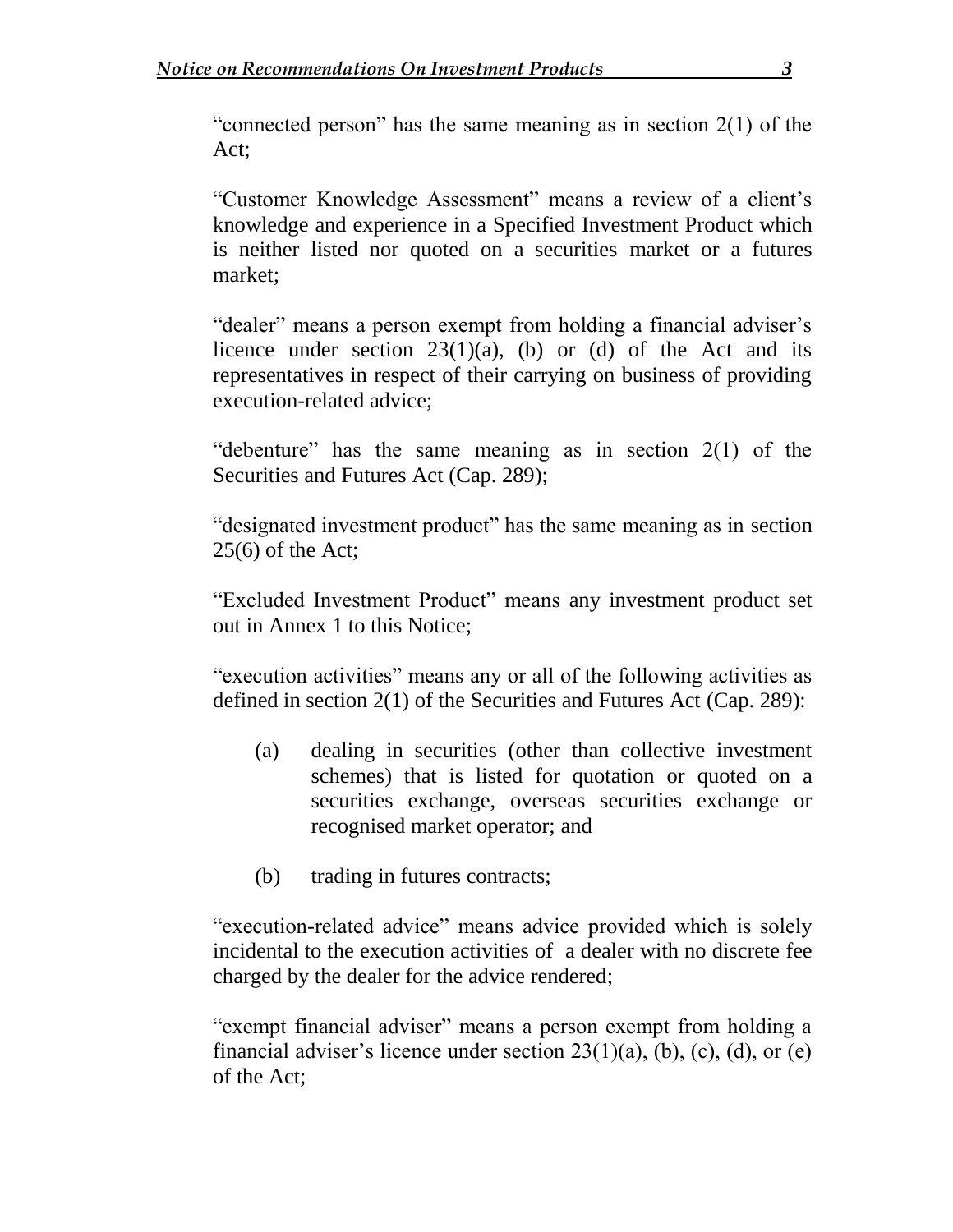"financial adviser" means a licensed financial adviser or an exempt financial adviser;

"futures market" has the same meaning as in section 2(1) of the Securities and Futures Act (Cap. 289);

"investment product" has the same meaning as in section  $2(1)$  of the Act;

"Product Highlights Sheet" means a product highlights sheet prepared by issuers in accordance with the MAS Guidelines on the Product Highlights Sheet (SFA 13-G10);

"product manufacturer" means, in relation to an offer of investment products, the entity that issued or will be issuing the investment product being offered;

"Product Summary" means a product summary prepared by an insurer registered to carry on direct life insurance business under the Insurance Act (Cap. 142) pursuant to the Notice on Market Conduct Standards for Direct Life Insurer as a Product Provider [Notice No. MAS 318];

"recognised securities exchange" means a corporation which has been declared by the Authority, by order published in the *Gazette*, to be a recognised securities exchange for the purposes of Divisions 1, 1A and 2 of Part XIII of the Securities and Futures Act (Cap.289);

"representative" has the same meaning as in section  $2(1)$  of the Act;

"securities exchange" has the same meaning as in section 2(1) of the Securities and Futures Act (Cap.289);

"securities market" has the same meaning as in section 2(1) of the Securities and Futures Act (Cap. 289);

"senior management" means any person holding the office of chief executive officer, or executive director in the financial adviser;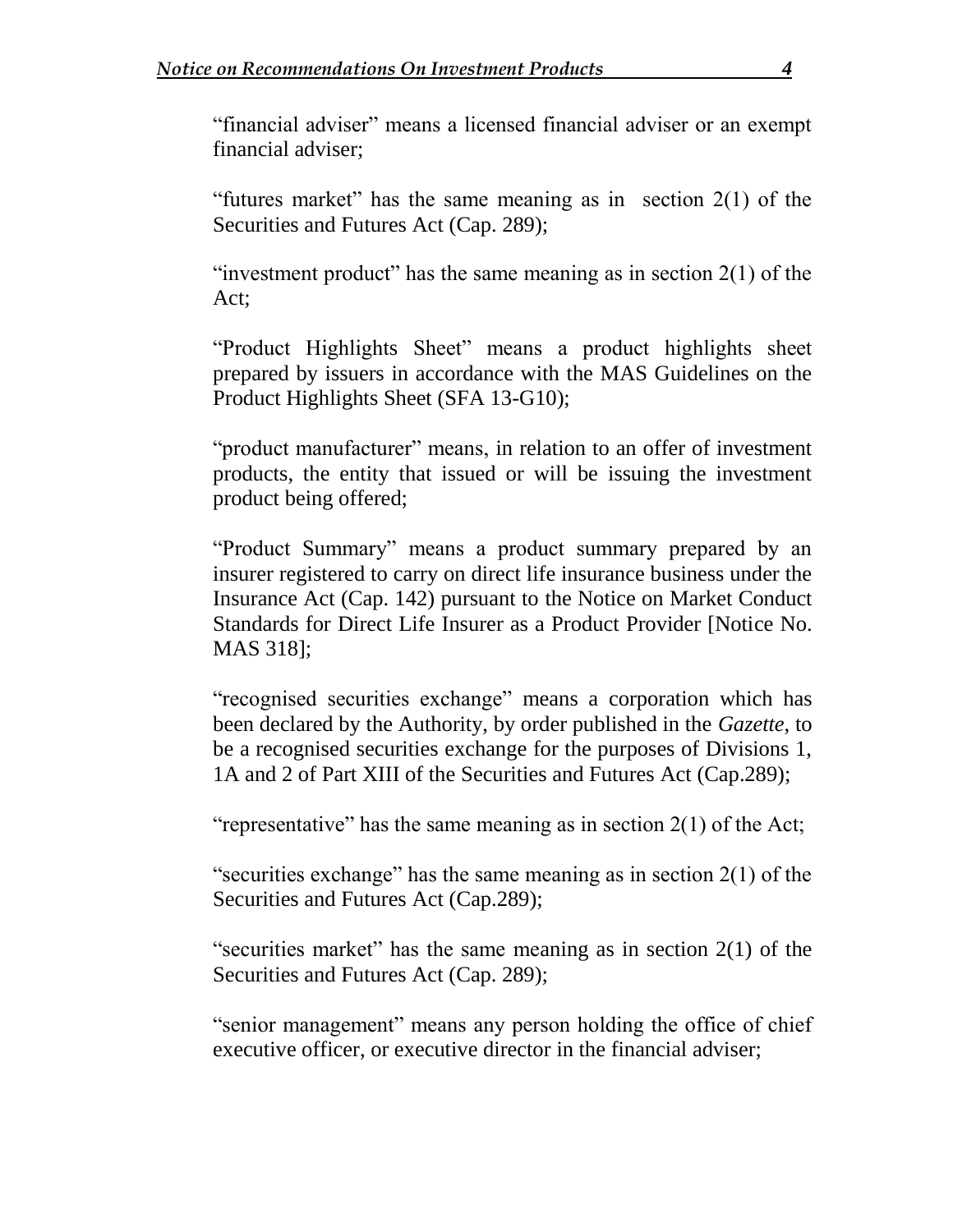"Specified Investment Product" means any investment product other than an Excluded Investment Product;

"Switching" includes a situation where a client disposes of, or reduces his interest in, all or part of an investment product to acquire, or increase his interest in, all or part of another investment product, and "switch" shall be construed accordingly; and

"unit" has the same meaning as in section 2(1) of the Securities and Futures Act (Cap. 289).

## **Representatives of Financial Advisers**

7 Unless otherwise specified, a representative shall comply with any requirement imposed on a financial adviser in this Notice when acting on its behalf.

## **Recommendations on Investment Products**

8 Section 27 of the Act requires licensed financial advisers to have a reasonable basis for any recommendation made, with respect to any investment product, to a person who may reasonably be expected to rely on the recommendation<sup>1</sup>. In particular, the licensed financial adviser shall give due consideration to the person's investment objectives, financial situation and particular needs.

9 Where the investment product recommended is a Specified Investment Product, the financial adviser shall also give due consideration to the person's knowledge or experience in the Specified Investment Product.

10 A financial adviser that is involved in making recommendations on investment products to clients shall comply with the requirements set out in this Notice in relation to the following aspects:

(a) know your client;

 1

Sections 23(4) and 37 of the Act provides that section 27 also applies to exempt financial advisers, appointed and provisional representatives.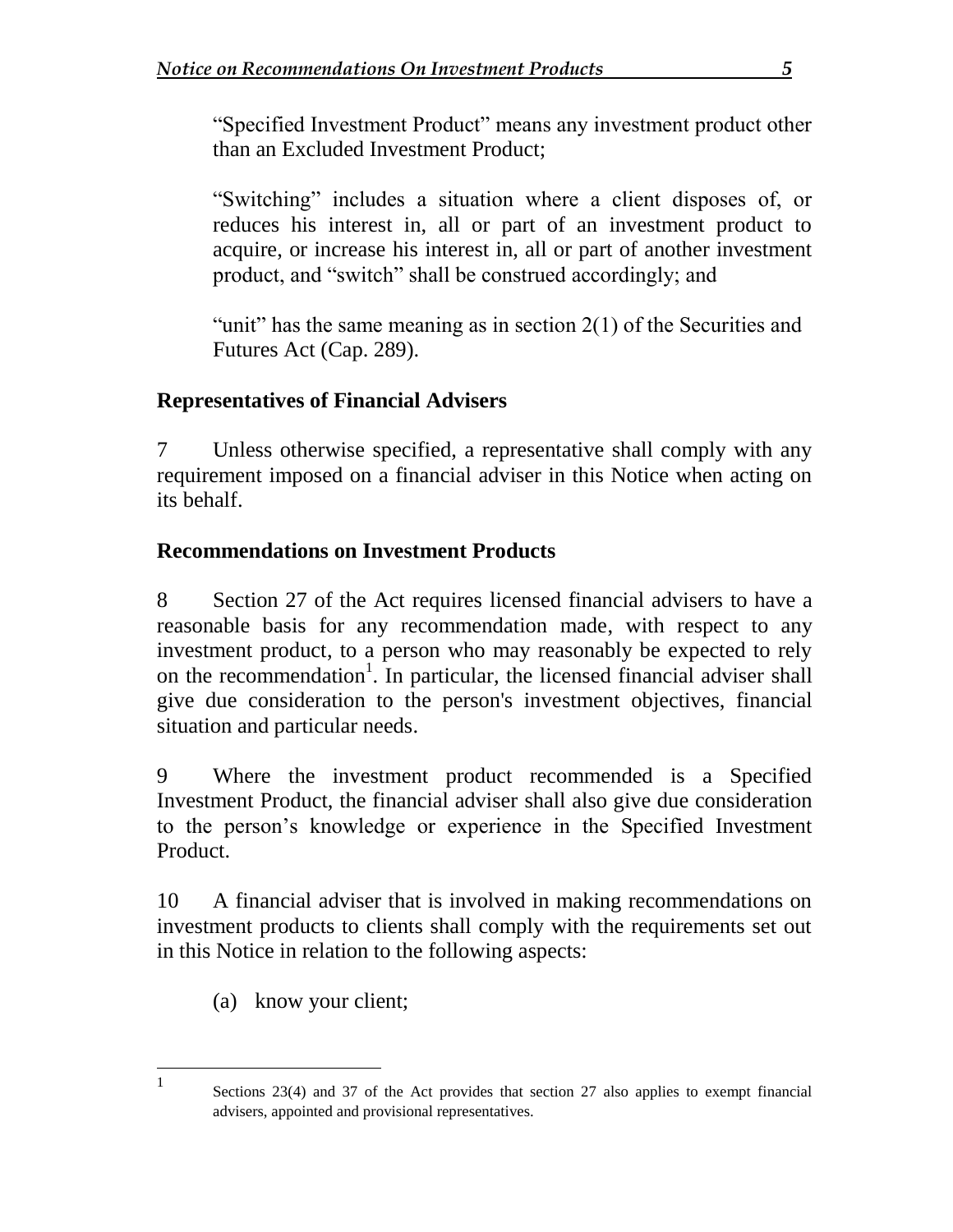- (b) needs analysis; and
- (c) documentation and record keeping.

#### Know Your Client

11 In order for a financial adviser to make a recommendation that takes into account a client's investment objectives, financial situation and particular needs, the financial adviser shall take reasonable steps to collect and document the following information from the client:

- (a) the financial objectives of the client;
- (b) the risk tolerance of the client;
- (c) the employment status of the client;
- (d) the financial situation of the client, including assets, liabilities, cash flow and income;
- (e) the source and amount of the client's regular income;
- (f) the financial commitments of the client;
- (g) the current investment portfolio of the client, including any life policy;
- (h) whether the amount to be invested is a substantial portion of the client's assets; and
- (i) for any recommendation made in respect of life policies, the number of dependants of the client and the extent and duration of financial support required for each of the dependants.

12 For the purpose of collecting and documenting information referred to in paragraph 11, a financial adviser may rely on information previously provided by the client to the financial adviser only if the client confirms at the time of the transaction that there are no material changes to the information.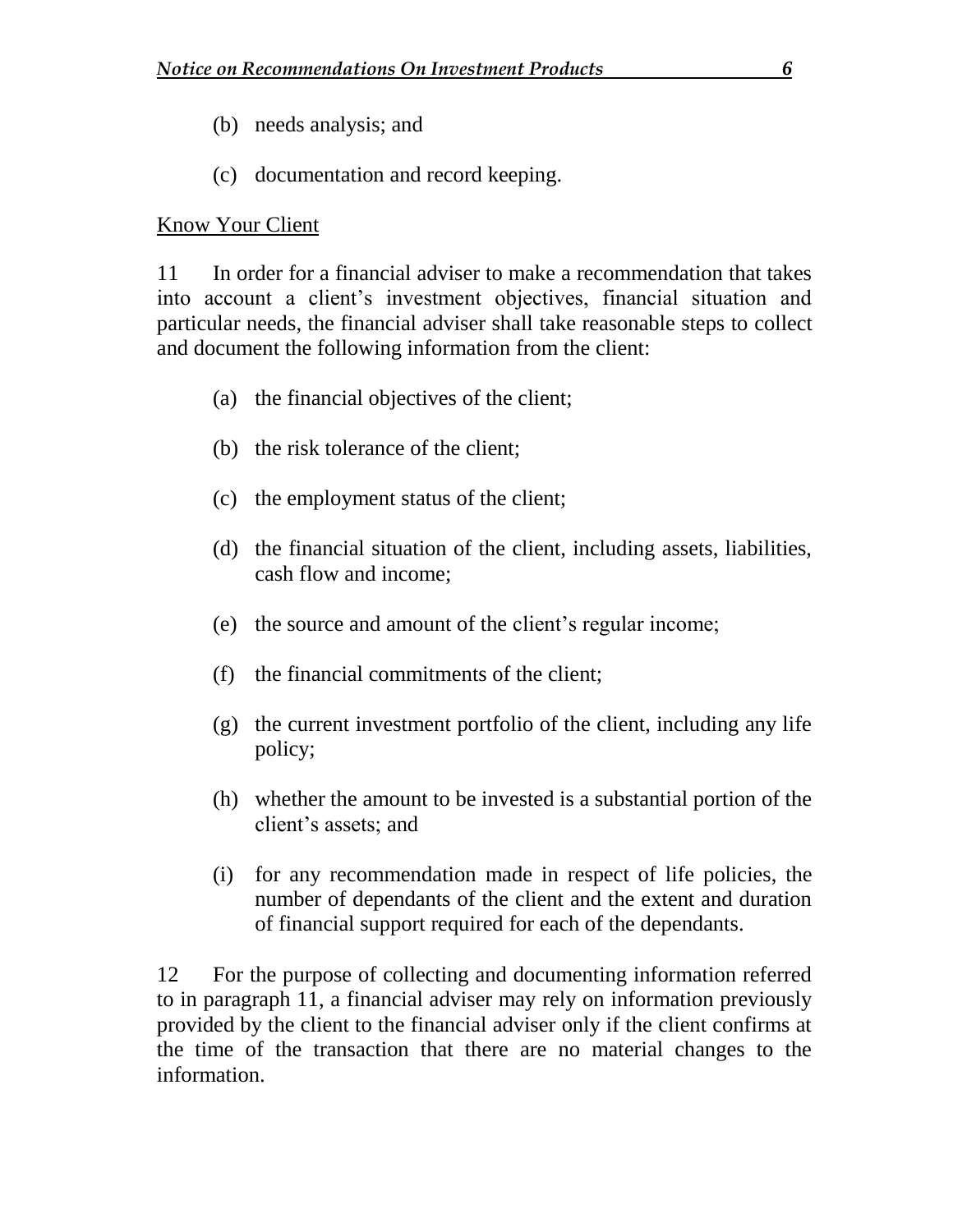13 Paragraph 11 does not apply to a financial adviser who is also a dealer in respect of his carrying on the business of providing executionrelated advice, provided that –

- (a) the information referred to in paragraph 11 shall already have been collected from the client and documented by the financial adviser at the time when the relationship was first established with the client; and
- (b) the financial adviser shall update the client's profile in respect of the information referred to in paragraph 11 at least on an annual basis or as and when informed by the client of any change in the client's profile.

14 A financial adviser shall highlight the following in writing to its client:

- (a) the information provided by the client will be the basis on which the recommendation will be made; and
- (b) any inaccurate or incomplete information provided by the client may affect the suitability of the recommendation.

#### Customer Knowledge Assessment

15 A financial adviser shall ensure that it has been informed by the product manufacturer of an investment product which is neither listed nor quoted on a securities market or a futures market, as to whether the investment product is a Specified Investment Product, before making any recommendation on that investment product. The financial adviser shall keep proper records of such information and shall accordingly convey this information to a client who intends to transact in that investment product.

16 Where the investment product is a Specified Investment Product that is neither listed nor quoted on a securities market or futures market (referred to as an "unlisted Specified Investment Product"), a financial adviser shall conduct a Customer Knowledge Assessment based on the criteria set out in Annex 2 to this Notice before making a recommendation on the unlisted Specified Investment Product concerned to a client.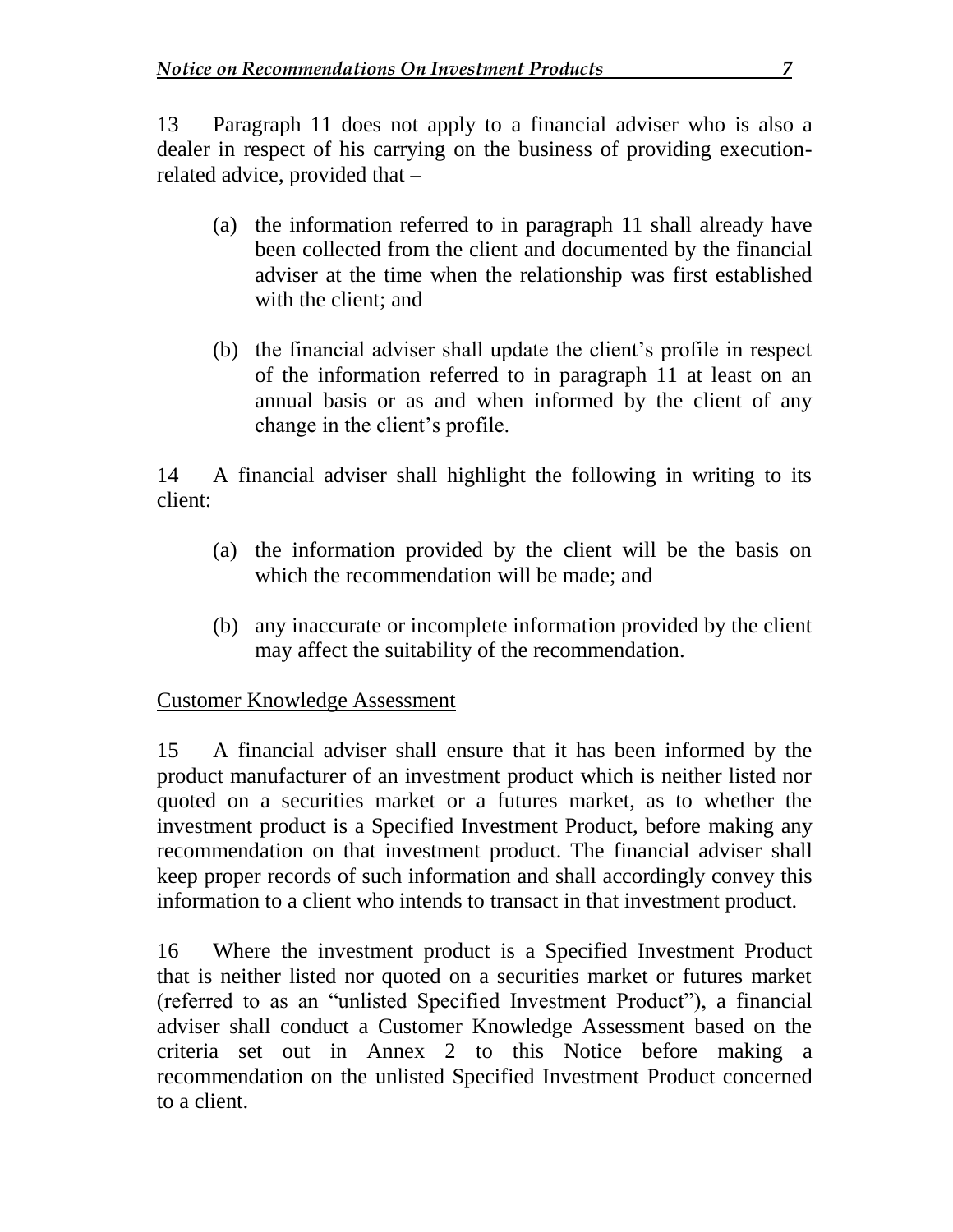17 For the purpose of the Customer Knowledge Assessment, a financial adviser shall take into consideration information on a client's educational qualifications, investment experience and work experience. Where a client does not provide information on his educational qualifications, investment experience or work experience, the financial adviser shall deem the client not to possess knowledge or experience in the unlisted Specified Investment Product concerned.

18 A financial adviser shall highlight in writing to the client that any inaccurate or incomplete information provided by the client may affect the outcome of the Customer Knowledge Assessment.

19 Subject to paragraph 24, a financial adviser shall not allow a client to transact in an unlisted Specified Investment Product unless it is satisfied, on the basis of the outcome of the Customer Knowledge Assessment referred to in paragraph 16, that the client has knowledge or experience in the unlisted Specified Investment Product, as set out in Annex 2 to this Notice.

20 Notwithstanding a positive outcome of the Customer Knowledge Assessment, the financial adviser shall offer to provide advice concerning the unlisted Specified Investment Product to the client.

21 Where the client does not wish to receive advice concerning the unlisted Specified Investment Product from the financial adviser, the financial adviser shall document the decision of the client and highlight to the client in writing that it is the client's responsibility to ensure the suitability of the unlisted Specified Investment Product selected. The financial adviser shall also warn the client in writing that the client has chosen not to receive advice and will therefore not be able to rely on section 27 of the FAA to file a civil claim in the event he alleges he has suffered a loss, and confirm in writing if the client wishes to proceed without advice.

22 Where a financial adviser assesses a client not to possess knowledge or experience in an unlisted Specified Investment Product pursuant to the Customer Knowledge Assessment, it shall inform the client of the outcome of the Customer Knowledge Assessment.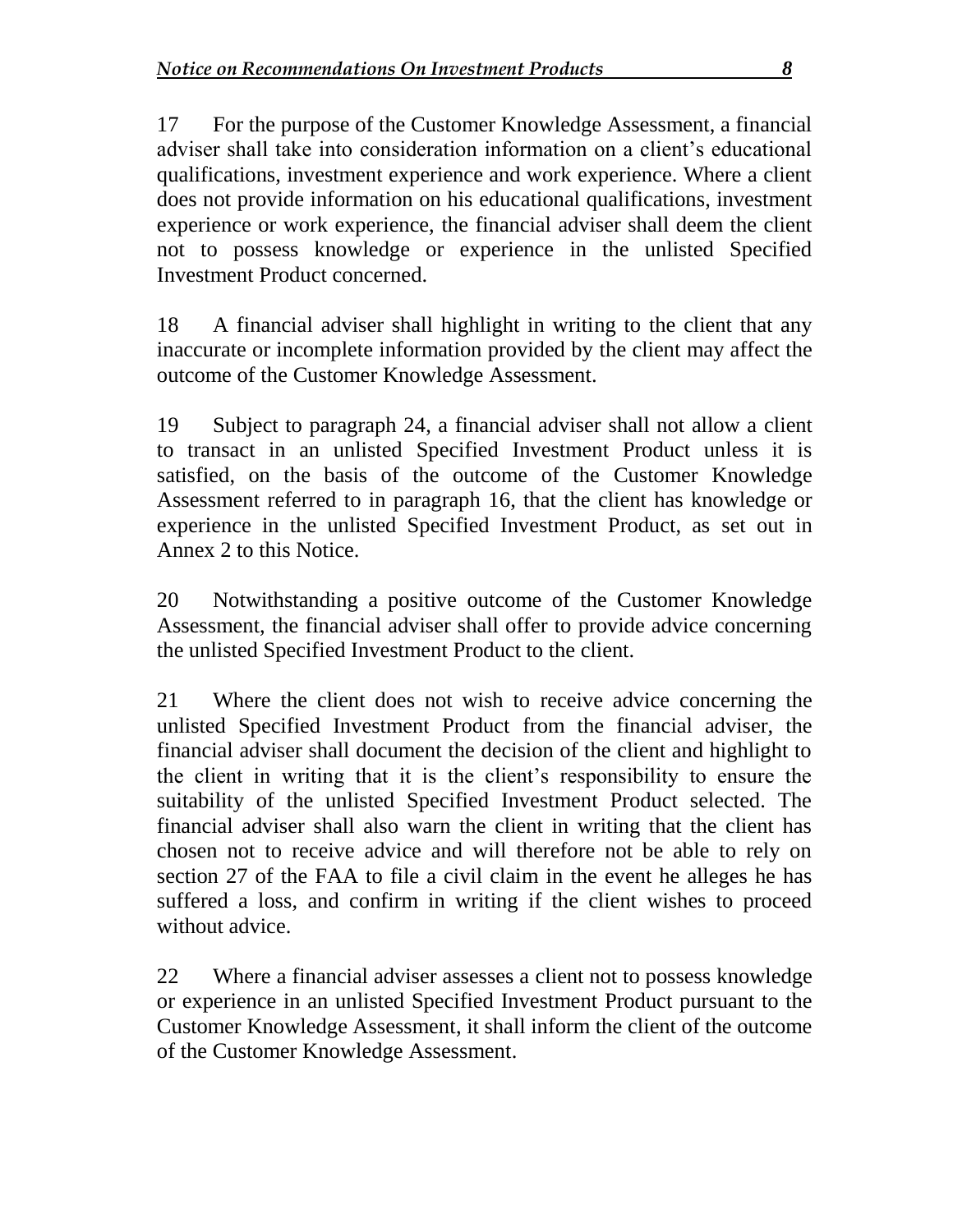23 Where a client, after being informed of the outcome of the Customer Knowledge Assessment in accordance with paragraph 22 above, nevertheless intends to proceed with the transaction to purchase the unlisted Specified Investment Product, the financial adviser shall provide advice to the client, taking into account the client's investment objectives, financial situation and particular needs, as well as the outcome of the Customer Knowledge Assessment.

24 If a client, who is assessed as not possessing the knowledge or experience in the unlisted Specified Investment Product pursuant to the Customer Knowledge Assessment, nevertheless chooses to purchase an unlisted Specified Investment Product which is not recommended by the financial adviser, the financial adviser shall:

- (a) inform the client in writing of the outcome of the Customer Knowledge Assessment;
- (b) obtain the client's written confirmation that the client still intends to proceed with the transaction to purchase the product despite the outcome of the Customer Knowledge Assessment; and
- (c) inform the client in writing that it is the client's responsibility to ensure the suitability of the product selected.

25 In respect of such a client as referred to in paragraph 24 who has confirmed that he intends to proceed with the transaction, the financial adviser shall not allow the transaction unless its senior management, who is not involved in that particular sales transaction and is not a connected person to the client:

- (a) has confirmed with the client that the client has been properly informed of all relevant facts as required under paragraphs 22 and 24, and that the client is aware of the implications and consequences of proceeding with the transaction;
- (b) is satisfied that the financial adviser has complied with the requirements set out in paragraphs 22 and 24; and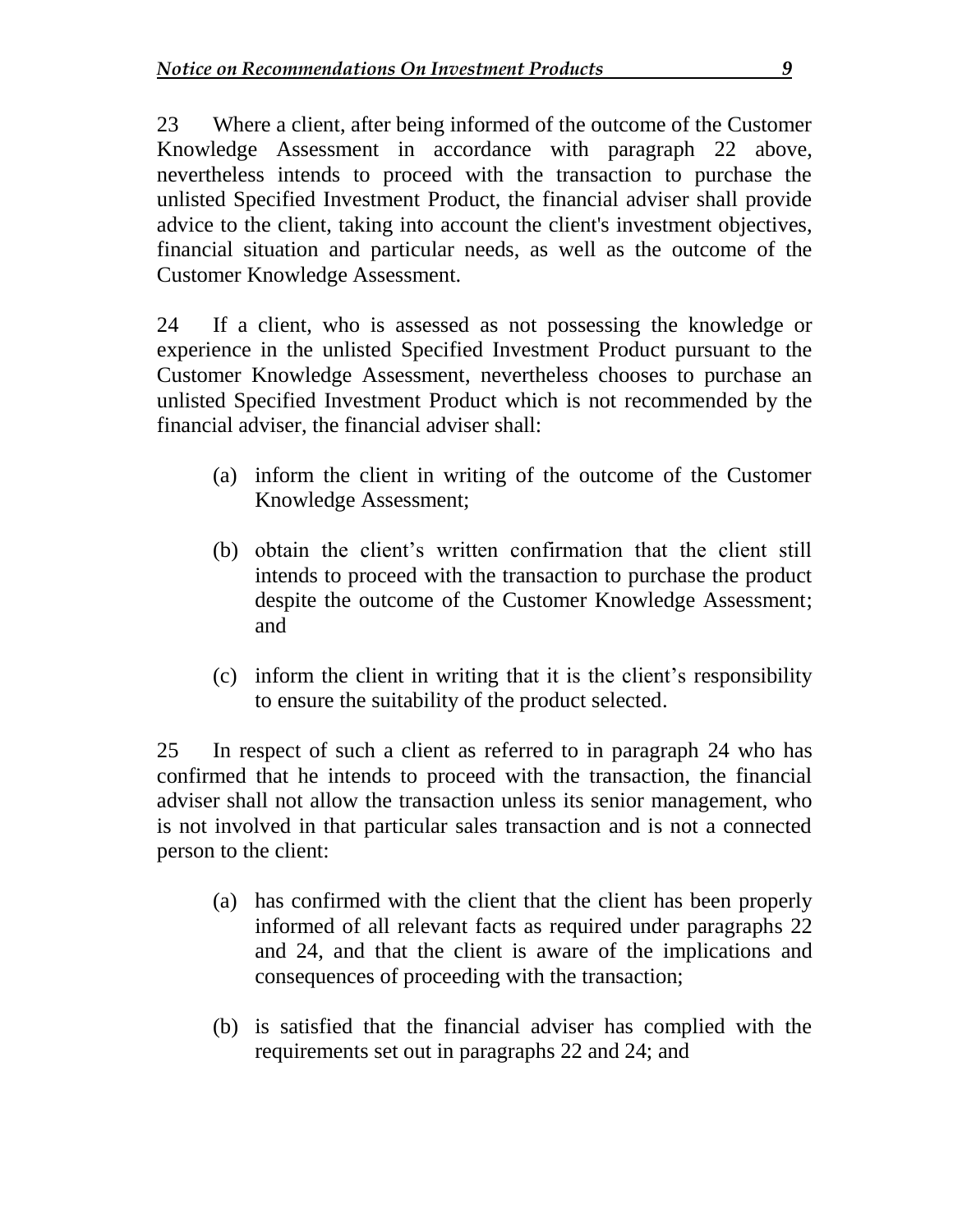(c) has given approval for the financial adviser to proceed with the client's request.

26 Where a client is assessed to have the knowledge or experience to transact in an unlisted Specified Investment Product, the financial adviser may allow the client to transact in such unlisted Specified Investment Product for a period of one year from the date of the Customer Knowledge Assessment. After a year has elapsed, the financial adviser shall conduct a new Customer Knowledge Assessment on the client before it provides any recommendation on any unlisted Specified Investment Product to the client.

27 For avoidance of doubt, paragraphs 15 to 26 shall apply in respect of every first transaction relating to an unlisted Specific Investment Product with a financial adviser, even where a client has been assessed by another financial adviser to possess knowledge or experience in the unlisted Specific Investment Product concerned.

#### Needs Analysis

28 Section 27 of the Act requires a financial adviser to analyse the information provided by the client and identify the product that is suitable for the client based on the information obtained from the client

29 A financial adviser shall put in place systems and processes for its representatives to determine whether the product recommended is suitable for the client based on the information obtained from the client. The financial adviser shall take into consideration the nature of the product, key risks and other features including the investment tenor, fees and liquidity required.

30 Where the financial adviser is unable to identify a suitable product, it shall inform the client accordingly.

31 A financial adviser shall explain to its client the basis for its recommendation. The basis on which the financial adviser is making the recommendation to the client shall be documented.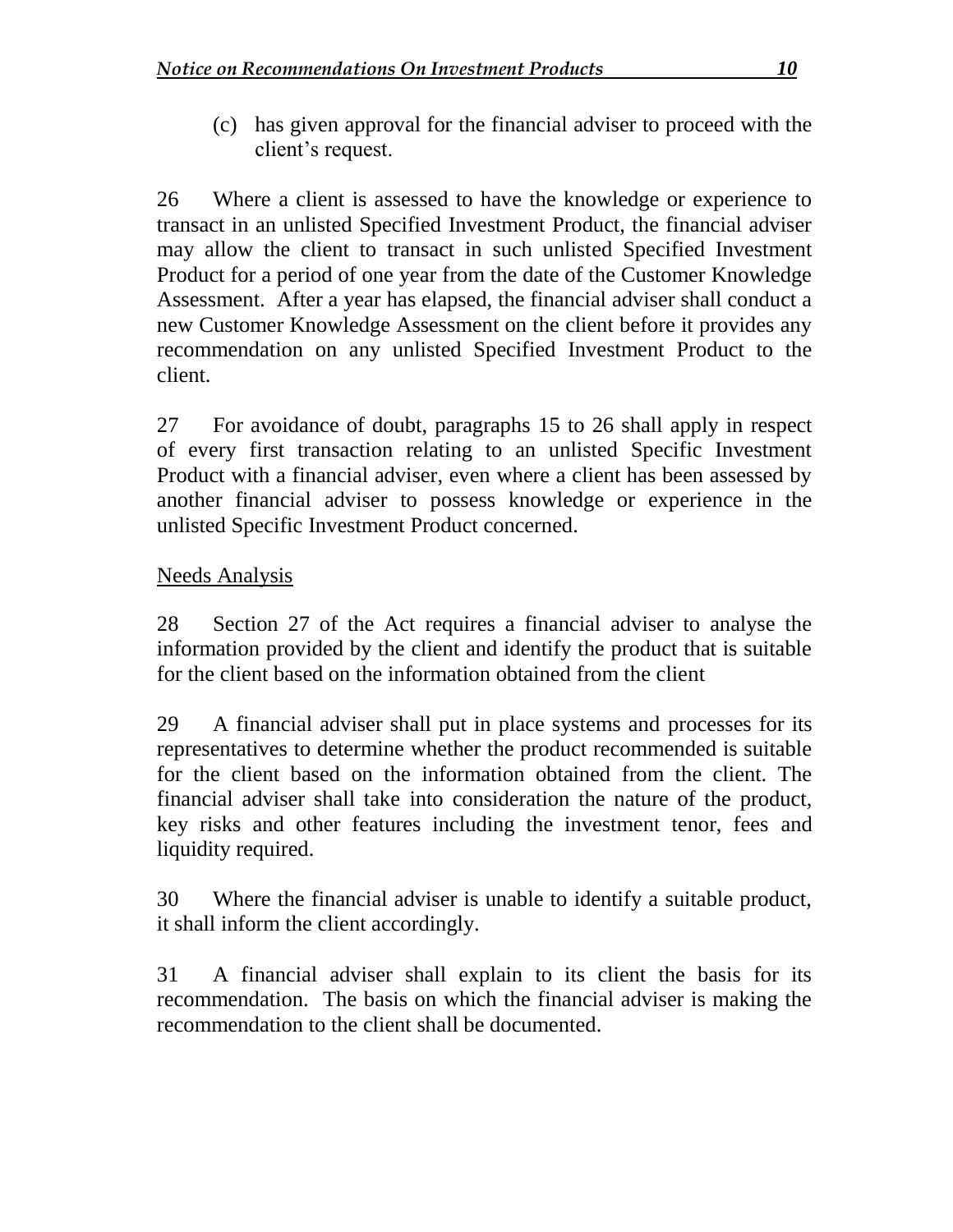- 32 Where a client does not want:
	- (a) to provide any information requested by the financial adviser in accordance with paragraph 11; or
	- (b) to accept the recommendation of the financial adviser and chooses to purchase another investment product which is not recommended by the financial adviser,

the financial adviser may proceed with the client's request, but it shall document the decision of the client and highlight to the client in writing that it is the client's responsibility to ensure the suitability of the product selected.

33 Where a client chooses not to receive any recommendation from a financial adviser, the financial adviser shall ensure that there is proper documentation to demonstrate that this is so.

- 34 Where a financial adviser is:
	- (a) making a recommendation on life policies;
	- (b) arranging contracts of insurance in respect of life policies; or
	- (c) carrying out both of the above activities,

it is expected to comply with the LIA Minimum Standard for Life Insurance Advisory Process issued by the Life Insurance Association of Singapore.

#### Documentation and Record Keeping

35 The financial adviser shall make reasonable efforts to document the basis for the recommendation referred to in paragraph 36(b), and such documentation shall include the following:

(a) the client's statement of his investment objectives, financial situation and particular needs;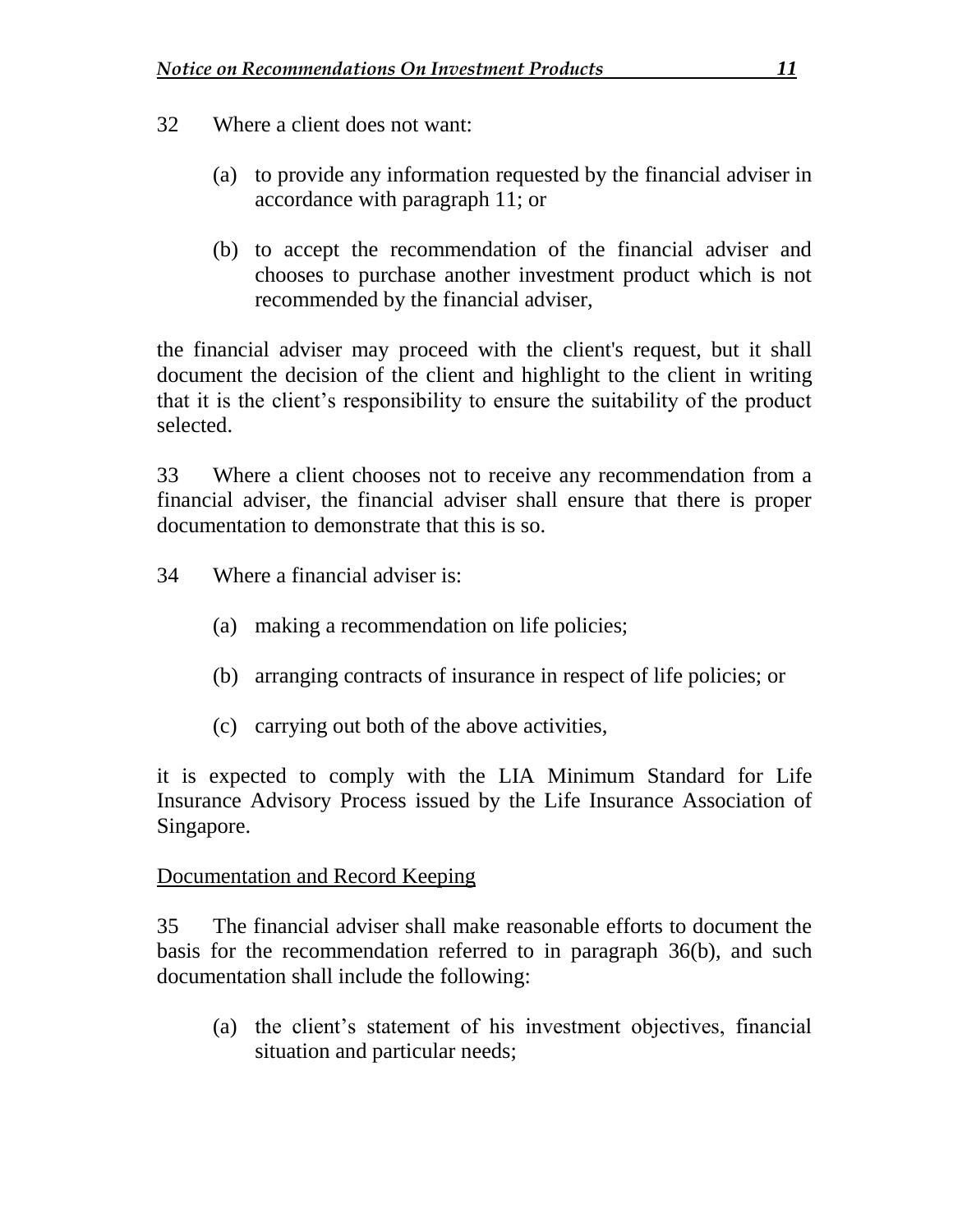- (b) the financial adviser's reasonable basis for making the recommendation to the client having regard to the information obtained from the client; and
- (c) the financial adviser's assessment of the disadvantages of the investment product based on circumstances of the client.

36 A financial adviser shall furnish to its client a document containing the following when making a recommendation in respect of an investment product to the client:

- (a) a summary of the information gathered by the financial adviser pursuant to paragraph 11; and
- (b) any recommendation made to the client by the financial adviser and the basis for the recommendation,

and, where applicable, also furnish to its client a statement that the client does not want to:

- (i) provide any information requested by the financial adviser in accordance with paragraph 11;
- (ii) accept the recommendation of the financial adviser and has chosen to purchase another investment product which is not recommended by the financial adviser; or
- (iii) receive any recommendation from the financial adviser,

before the client signs on the application form for the purchase of an investment product or gives his consent to dispose of an investment product.

37 A financial adviser shall furnish the following documents to a client when making a recommendation:

(a) in the case of a collective investment scheme or a debenture, a copy of the prospectus or profile statement and Product Highlights Sheet (if applicable) issued in respect of the collective investment scheme or the debenture, and/or any other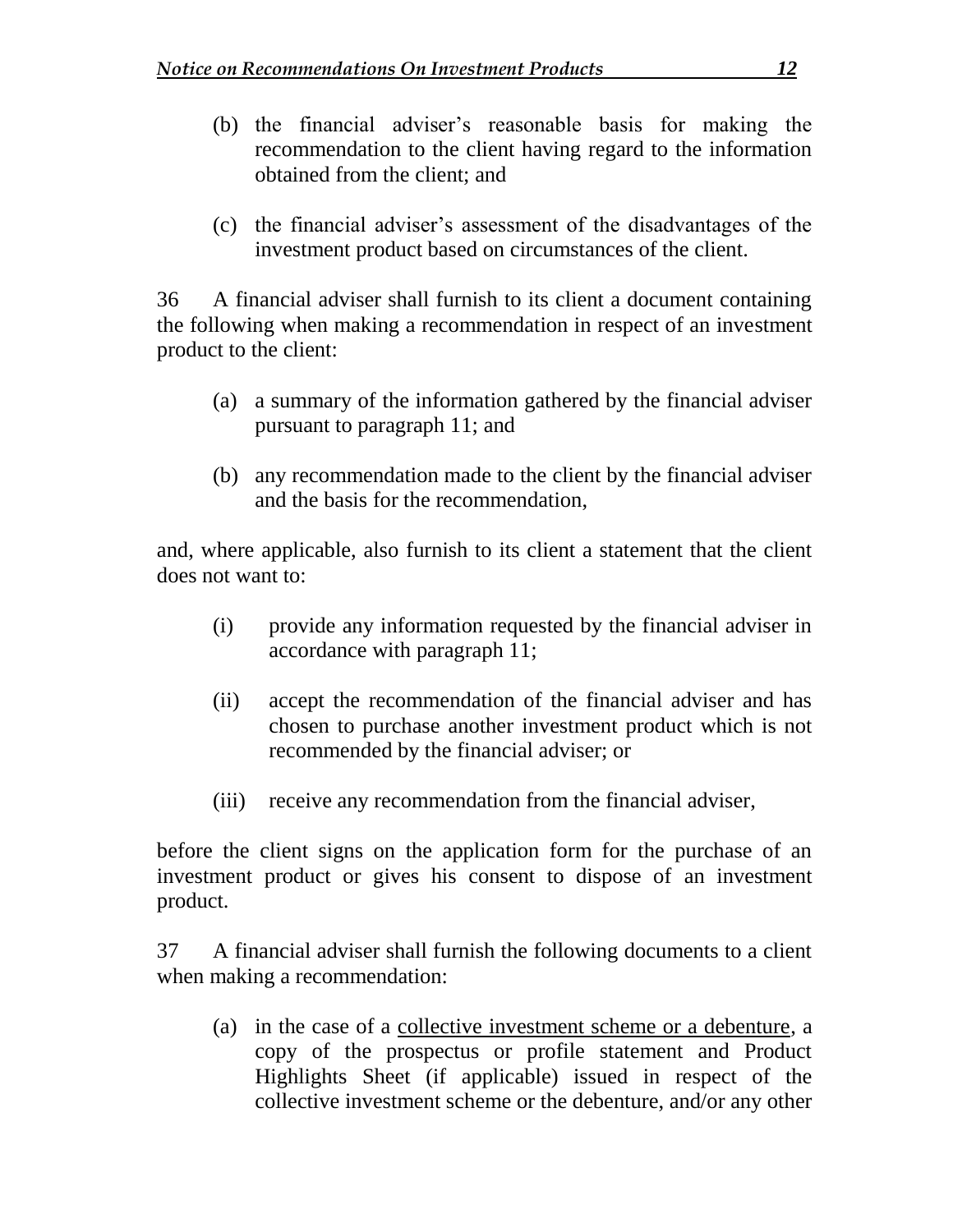offer document as may be prescribed by the relevant laws, including:

- (i) a supplementary prospectus or supplementary profile statement issued in respect of the collective investment scheme or the debenture; and
- (ii) a replacement prospectus or replacement profile statement issued in respect of the collective investment scheme or the debenture.
- (b) in the case of a life policy, a copy of the Product Summary, Benefit Illustration, and Product Highlights Sheet in respect of that policy (where a Product Summary, Benefit Illustration, and Product Highlights Sheet are available in respect of that policy).

38 The financial adviser may, with the client's written consent, give the client an abridged version of the document or statement referred to in paragraph 36. The financial adviser shall also maintain a copy of this document or statement and the abridged version of the document or statement, where applicable, for record keeping purposes.

39 A financial adviser who is also a dealer is not required to furnish to its client the document referred to in paragraph 36 when making recommendation in respect of an investment product to the client.

40 A financial adviser shall document the Customer Knowledge Assessment conducted for its clients. Such documentation shall include the following:

- (a) information collected from a client on his educational qualification, work experience and investment experience;
- (b) an assessment of the client's knowledge and experience in unlisted Specified Investment Products, as the case may be;
- (c) the outcome of the Customer Knowledge Assessment; and
- (d) the approval of its senior management for the financial adviser to proceed with the client's request.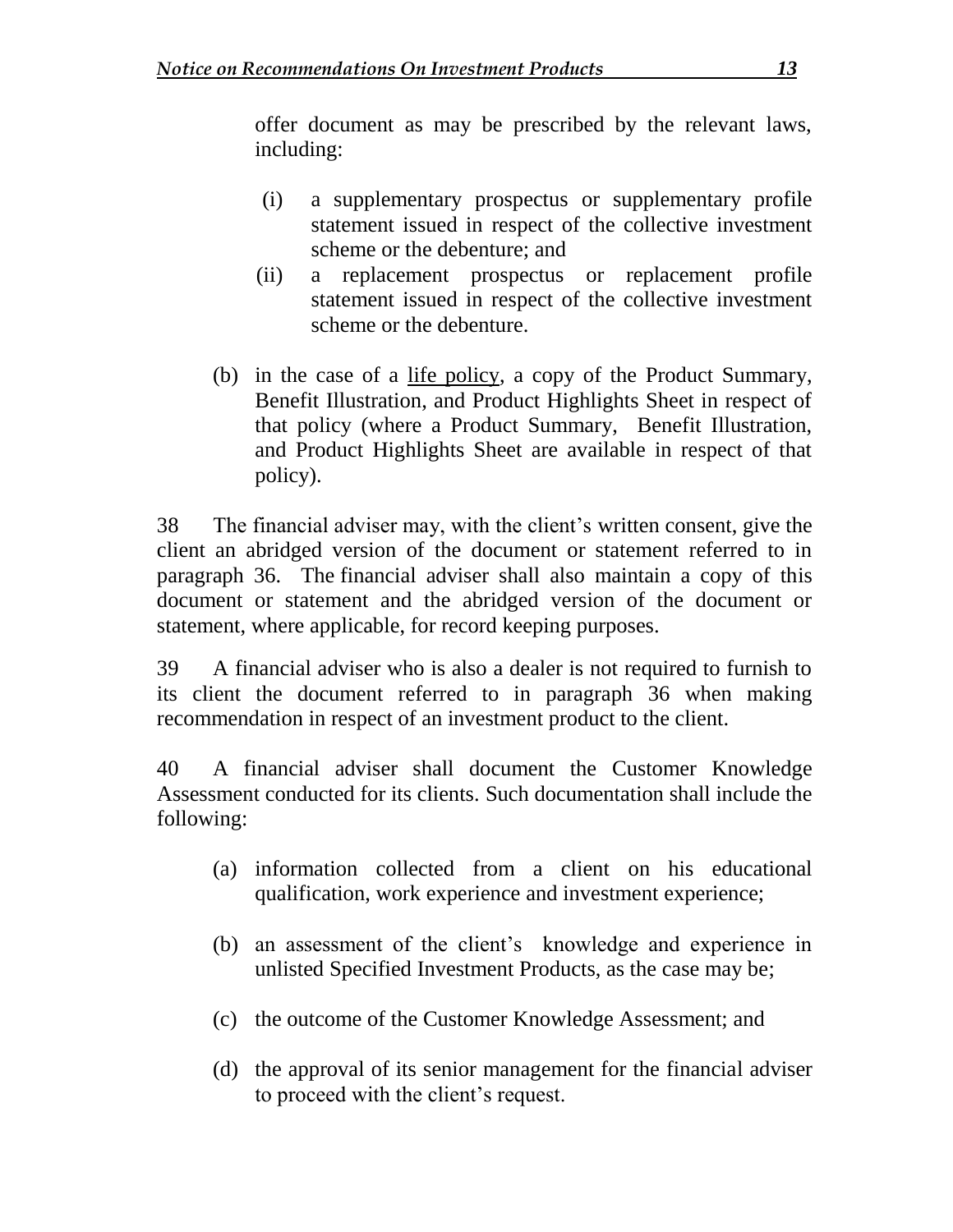41 A financial adviser shall maintain records of all communication between the financial adviser and the client relating to the provision of financial advisory in respect of a Specified Investment Product which is listed or quoted on a securities market or a futures market, including a record in the form of a file note or a tape recording of the telephone conversation.

### **Switching of Designated Investment Products**

42 A financial adviser shall not make a recommendation to a client to switch from one designated investment product (referred to as "original product") to another designated investment product (referred to as "replacement product") in a manner that would be detrimental to the client. In considering whether a switch is detrimental, the Authority may have regard to a number of factors, including:

- (a) whether the client suffers any penalty for terminating the original product;
- (b) whether the client will incur any transaction cost without gaining any real benefit from such a switch;
- (c) whether the replacement product confers a lower level of benefit at a higher cost or same cost to the client, or the same level of benefit at a higher cost; and
- (d) whether the replacement product is less suitable for the client.

43 A financial adviser which makes a recommendation to a client to switch from one designated investment product to another designated investment product shall comply with the requirements set out in this Notice.

44 A financial adviser shall disclose, in writing, to a client any fee or charge the client would have to bear if he were to switch from one designated investment product to another, in order to ensure that the client is able to make an informed decision on whether to switch.

45 This Notice shall take effect on 1 January 2012.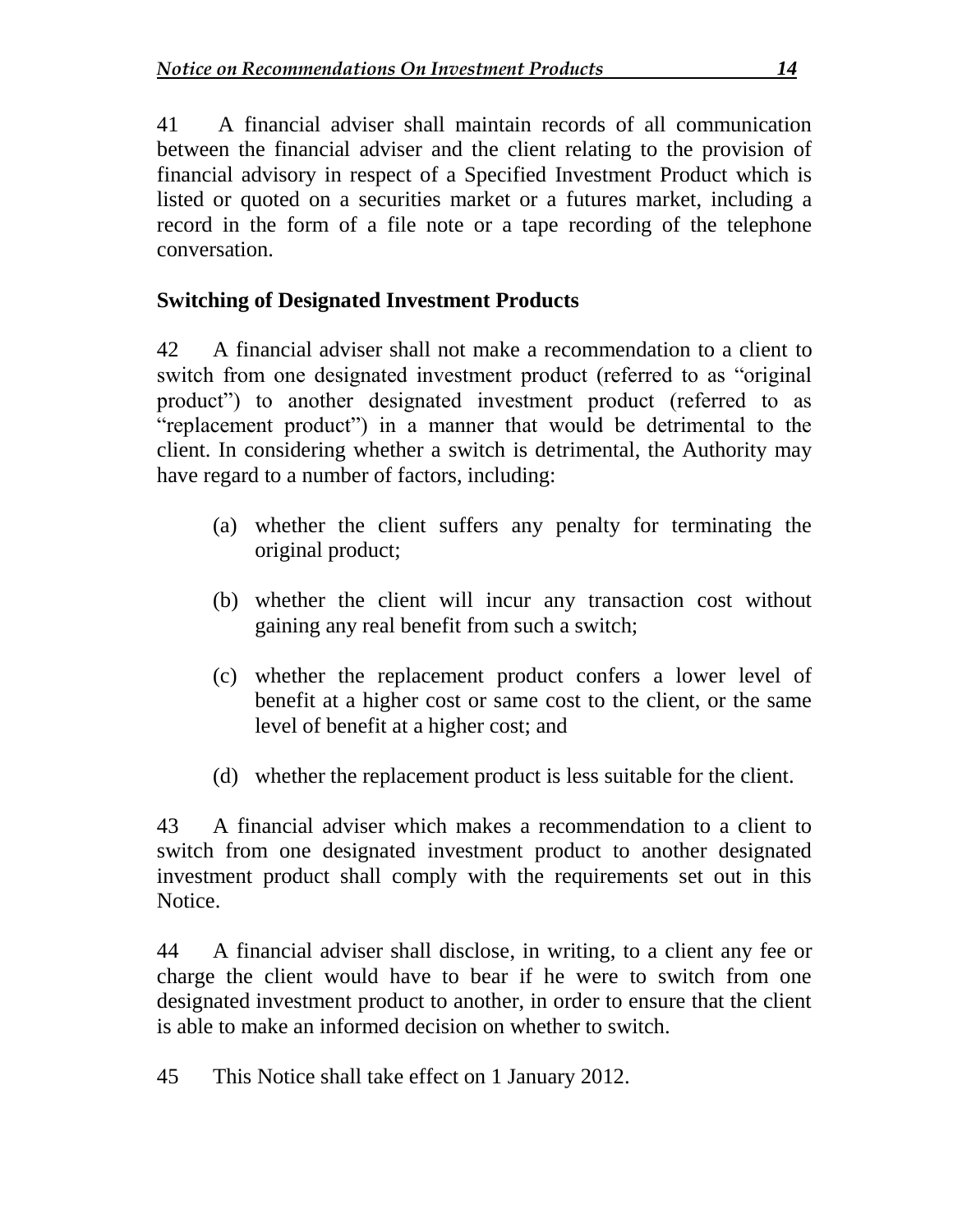#### Note:

Under section 58(5) of the Act, any person who contravenes any requirement specified in a written direction issued by the Authority (which would include this Notice), shall be guilty of an offence and shall be liable on conviction to a fine not exceeding \$25,000 and, in the case of a continuing offence, to a further fine not exceeding \$2,500 for every day or part thereof during which the offence continues after conviction.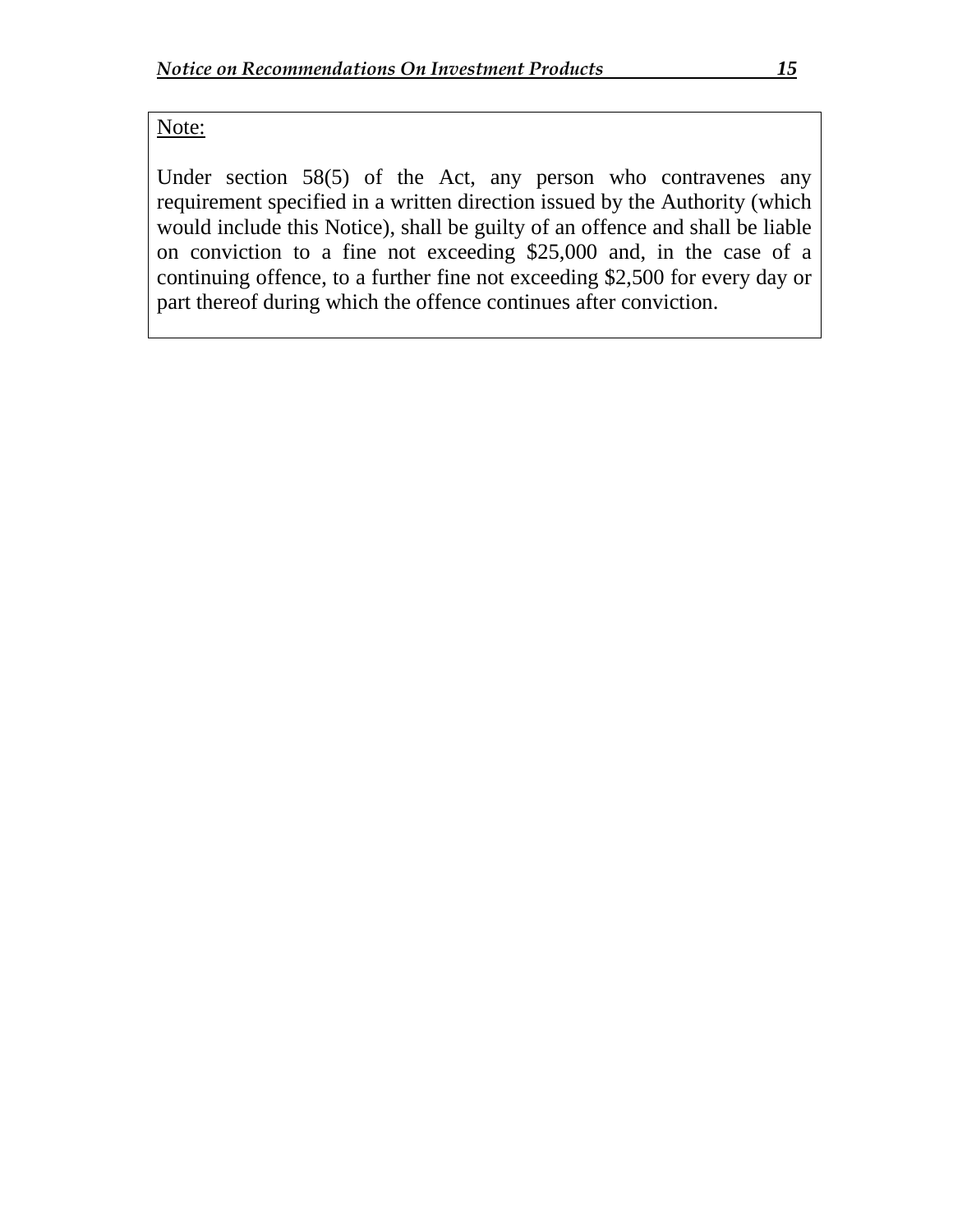#### **ANNEX 1 – EXCLUDED INVESTMENT PRODUCTS**

Unless otherwise provided here, the terms used or referred to in this Annex shall have the same meanings assigned to them in section 2 of the Act or section 2 of the Securities and Futures Act (Cap. 289), where applicable.

"Excluded Investment Product" means:

- (a) any stocks or shares issued or proposed to be issued by a corporation or body unincorporate, other than where such corporation or body unincorporate is a collective investment scheme;
- (b) any unit of a share which represents ownership of the underlying share, where the underlying share is held on trust for the unit-holder by a custodian, and where –
	- (i) the units of shares have been previously issued, are listed for quotation or quoted on a securities exchange, and are traded on the exchange or an application has been or will be made for permission for the units of shares to be listed for quotation or quoted on a securities exchange or recognised securities exchange and the shares have been previously issued and are listed for quotation on a securities exchange or a recognised securities exchange; and
	- (ii) no additional consideration (other than administrative fees) is payable by the unit-holder in the event that he converts the unit of share into the underlying share;
- (c) any right, option or derivative issued or proposed to be issued by a corporation or body unincorporate in respect of its own stocks or shares;
- (d) any unit in a business trust;
- (e) any unit in a collective investment scheme, such collective investment scheme being an arrangement: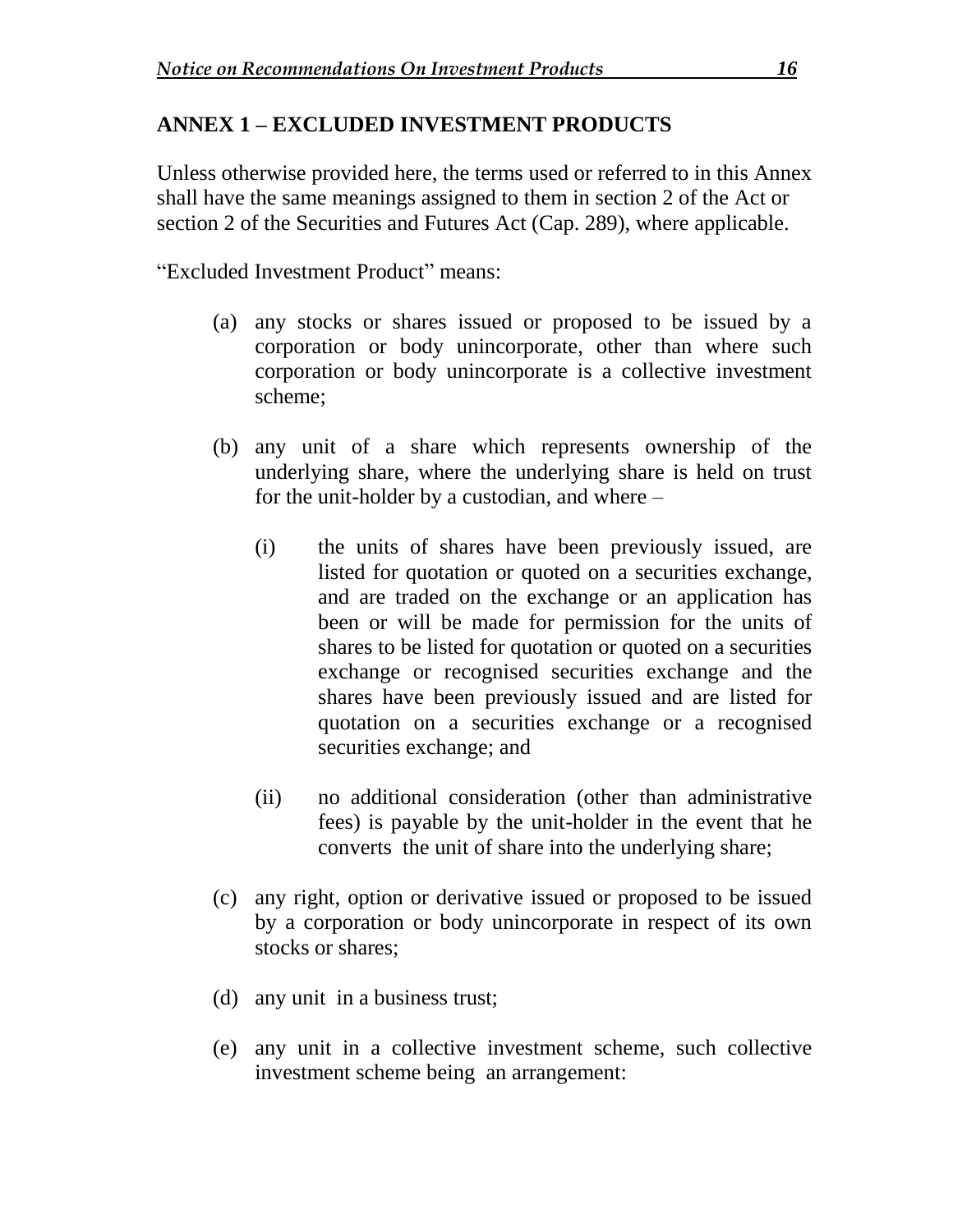- (i) that is a trust;
- (ii) that invests primarily in real estate and real estate-related assets specified by the Authority in the Code on Collective Investment Schemes; and
- (iii) all or any units of which are listed for quotation on a securities exchange;
- (f) any debenture other than:
	- (i) asset-backed securities as defined in section 262(3) of the Securities and Futures Act (Cap.289); or
	- (ii) structured notes as defined in regulation 2(1) of the Securities and Futures (Offers of Investments) (Shares and Debentures) Regulations 2005;
- (g) any life insurance policy other than investment-linked life insurance policies as defined in the First Schedule to the Insurance Act (Cap. 142); or
- (h) any contract or arrangement the effect of which is that one party agrees to exchange currency at an agreed rate of exchange with another party, where such currency exchange is effected immediately,

but does not include any product specified in items (a) to (h) above that is listed for quotation or quoted only on a securities market or a futures market that is not operated by an approved exchange.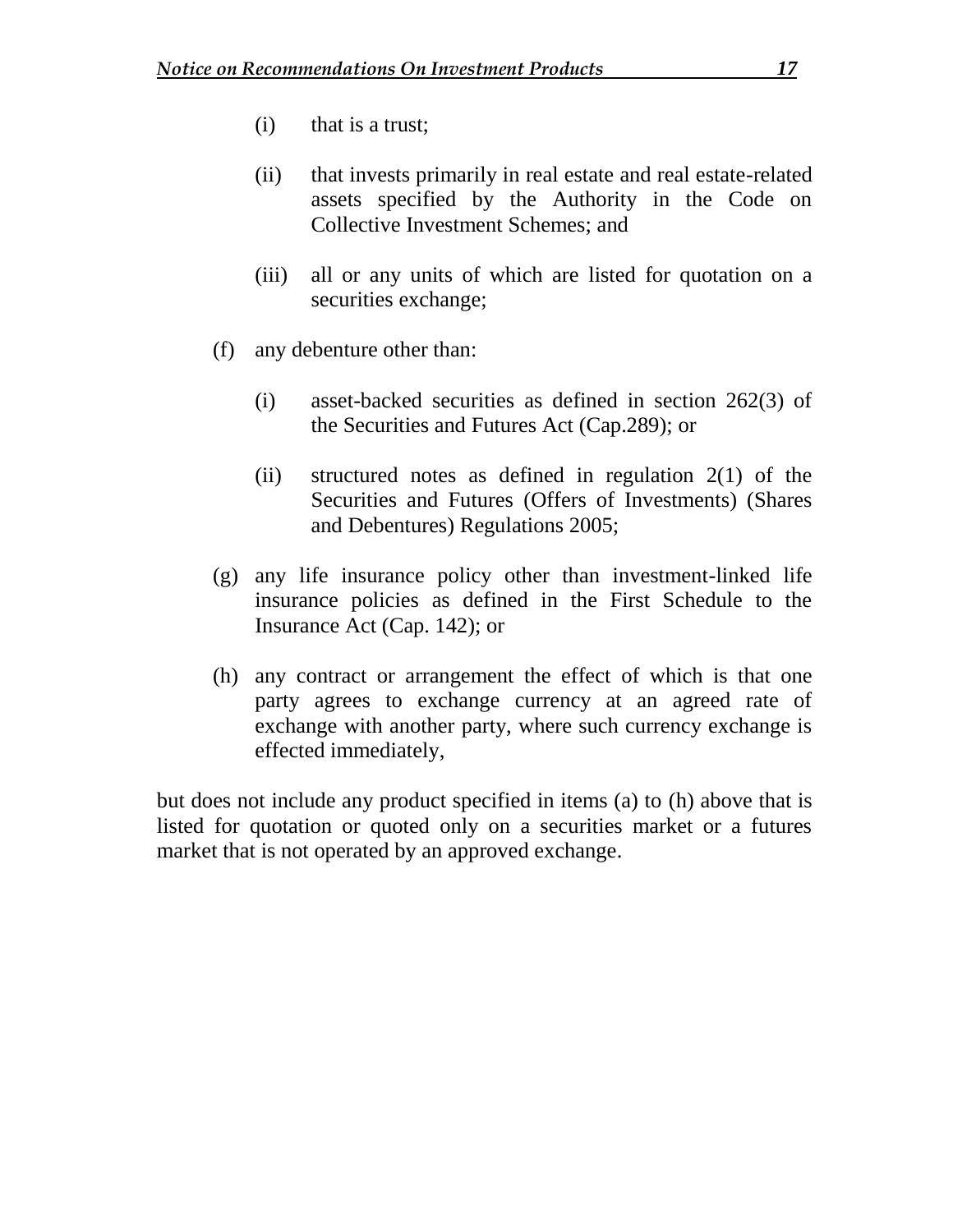#### **ANNEX 2 – CRITERIA FOR THE SATISFACTION OF THE CUSTOMER KNOWLEDGE ASSESSMENT**

- 1. A client who satisfies any of the following may be assessed as possessing the knowledge or experience in an unlisted Specified Investment Product for the purpose of the satisfaction of the Customer Knowledge Assessment in the Specified Investment Product concerned:
	- (a) The client holds a diploma or has higher qualifications in accountancy, actuarial science, business/business administration/business management/business studies, capital markets, commerce, economics, finance, financial engineering, financial planning, computational finance and insurance;
	- (b) The client has a professional finance-related qualification<sup>2</sup>;
	- (c) The client has invested in the following unlisted Specified Investment Products:
		- (i) For transactions in collective investment schemes (referred to as "CIS") and investment-linked life insurance policies (referred to as "ILPs"), the client has transacted in CIS or ILPs at least 6 times in the preceding 3 years; or
		- (ii) For transactions in Specified Investment Products which are neither listed nor quoted on a securities market or a futures market (excluding CIS and ILPs), the client has transacted in any Specified Investment Products which are neither listed nor quoted on a securities market or a futures market (excluding CIS and ILPs) at least 6 times in the preceding 3 years;
	- (d) The client has a minimum of 3 consecutive years of working experience<sup>3</sup> in the past 10 years in the development of, structuring of, management of, sale of, trading of, research on

 $2$  Examples of this would include the Chartered Financial Analyst Examination conducted by the CFA Institute, USA and the Association of Chartered Certified Accountants (ACCA) Qualifications.

<sup>&</sup>lt;sup>3</sup> Such working experience would also include the provision of legal advice or possession of legal expertise on the relevant areas listed in limb (d).